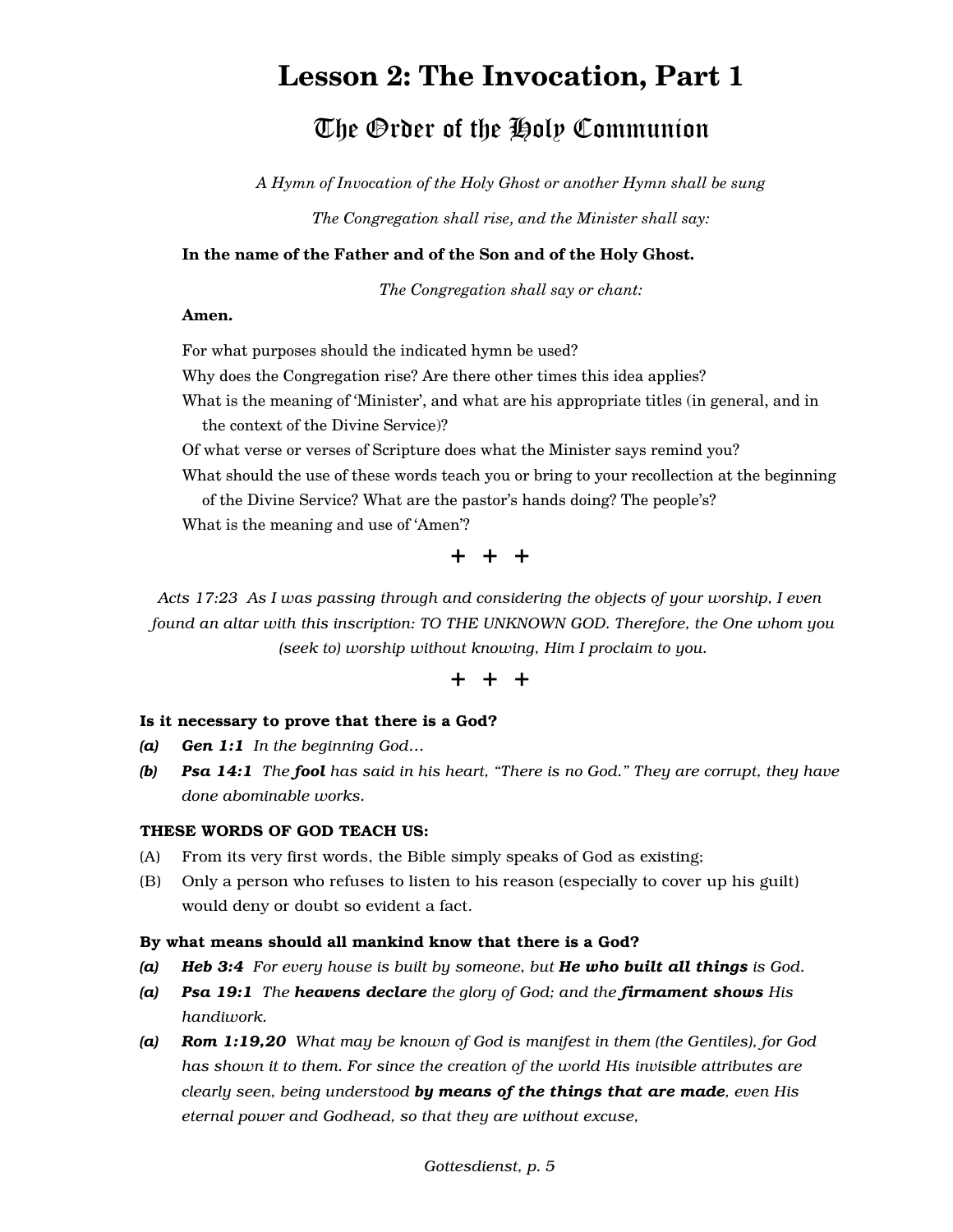*(b) Rom 2:15 (The Gentiles) show the work of the law written in their hearts, their conscience also bearing witness, and between themselves their thoughts accusing or else excusing them.*

#### THESE WORDS OF GOD TEACH US:

All may know that there is a God

- (A) From
- (B) From (This is termed the Natural Knowledge of God.)

#### What do nature and conscience tell us about God?

- *(a b) Rom 1:20 For since the creation of the world His invisible attributes are clearly seen, being understood by the things that are made, even His eternal power and Godhead.*
- *(c) Psa 104:24 O LORD, how manifold are Your works! In wisdom You have made them all.*
- *(d) Acts 14:17 "Nevertheless He did not leave Himself without witness, in that He did good, gave us rain from heaven and fruitful seasons, filling our hearts with food and gladness."*
- *(e f) Rom 1:32 Even the Gentiles know the righteous judgment of God, that those who practice such things are worthy of death.*

#### THESE WORDS OF GOD TEACH US:

The universe and conscience tell man that God is

- (A)
- (B)
- (C)
- (D)
- $(E)$
- $(F)$

#### What is the purpose of this Natural Knowledge of God?

*Acts 17:26,27 And He has made from one blood every nation of men to dwell on all the face of the earth, and has determined their preappointed times and the boundaries of their habitation, so that they should seek the Lord, in the hope that they might grope for Him and find Him.*

#### THESE WORDS OF GOD TEACH US:

God has given us the testimony of nature and conscience so that we will…

#### Is this natural knowledge of God sufficient?

- *(a) Psa 96:5 For all the gods of the peoples are idols, but the LORD made the heavens.*
- *(a) Acts 17:23 As I was passing through and considering the objects of your worship, I even found an altar with this inscription: TO THE UNKNOWN GOD.*
- *(b) Acts 16:29,30 Then he called for a light, ran in, and fell down trembling before Paul and Silas. And he brought them out and said, "Sirs, what must I do to be saved?"*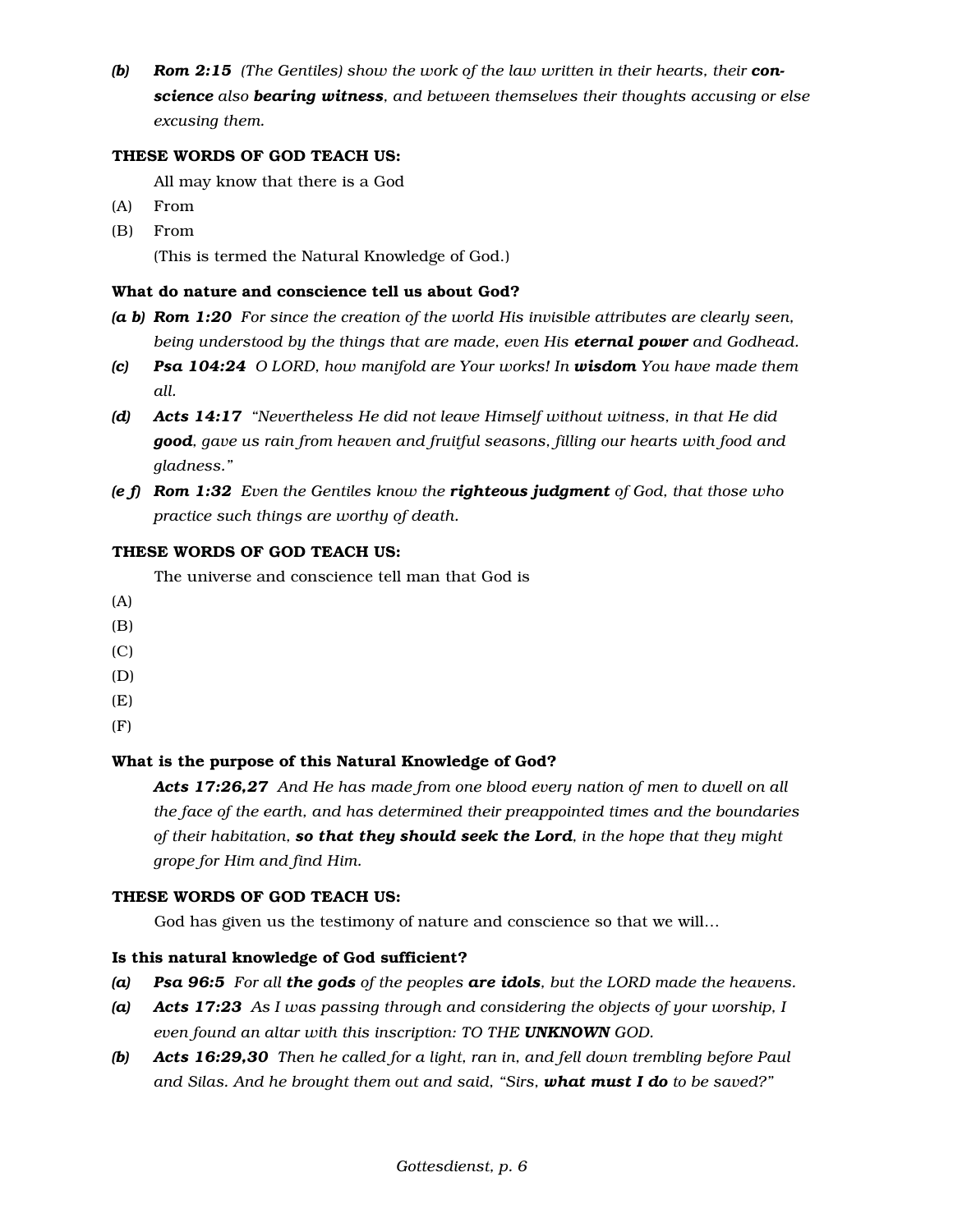- *(b) 1 Cor 2:9 But as it is written: "Eye has not seen, nor ear heard, nor have entered into the heart of man the things which God has prepared for those who love Him."*
- *(a b) Eph 2:12 You were without Christ…having no hope and without God in the world.*

#### THESE WORDS OF GOD TEACH US:

Man's natural knowledge of God is not sufficient because the universe and conscience do not reveal:

(A)

(B)

#### How, then, may we find and know the true God and His salvation?

*1 Cor 2:9 Eye has not seen, nor ear heard, nor have entered into the heart of man the things which God has prepared for those who love Him. But God has revealed them to us through His Spirit…These things we also speak…in words which…the Holy Spirit teaches.*

#### THESE WORDS OF GOD TEACH US:

Since the natural knowledge of God is not sufficient to reveal His identity and His salvation, God has revealed Himself through the words of His prophets in the Bible. (Revealed Knowledge of God)

BIBLE DISCUSSION: Exodus 14:10-15:2; "What is a 'god'?"

READ the Small Catechism, p. 101, CPH 1991 Blue (104 Maroon) or p. 46 (CPH 1941) or p. 126–127 STLK

MEMORIZE The Ten Commandments, 9–12, 1991 Blue (11–14 Mar), 5–8 (1941), ST 11–14 ANSWER THE FOLLOWING

1. The atheist denies the existence of God because he…

- a) follows the guidance of reason and scientific fact.
- b) wishes that there were no God/Judge.
- c) has no way of knowing whether there is a God.
- 2. T F Foreign mission work is a waste of men and money, since the heathen already have a religion of their own.
- 3. Give reasons for your answer to Question 2. (A Bible verse from this Lesson will help!)

4. The natural knowledge of God we get from \_\_\_\_\_\_\_\_\_\_\_\_\_\_\_\_\_\_\_\_\_\_\_\_\_\_\_\_\_\_\_\_\_\_\_\_\_\_\_\_\_\_\_\_.

5. The revealed knowledge of God we get from \_\_\_\_\_\_\_\_\_\_\_\_\_\_\_\_\_\_\_\_\_\_\_\_\_\_\_\_\_\_\_\_\_\_\_

*Even the heathen to a certain extent had a knowledge of God from the natural law, although they neither knew Him aright nor glorified Him aright, Rom. 1, 20f.*

#### *Formula of Concord, Thorough Declaration, V:22*

*Thus God wishes Himself to be known, thus He wishes Himself to be worshiped, that from Him we receive benefits…because of His mercy, and not because of our merits. Defense of the Augsburg Confession IV:60 (emphasis added)*